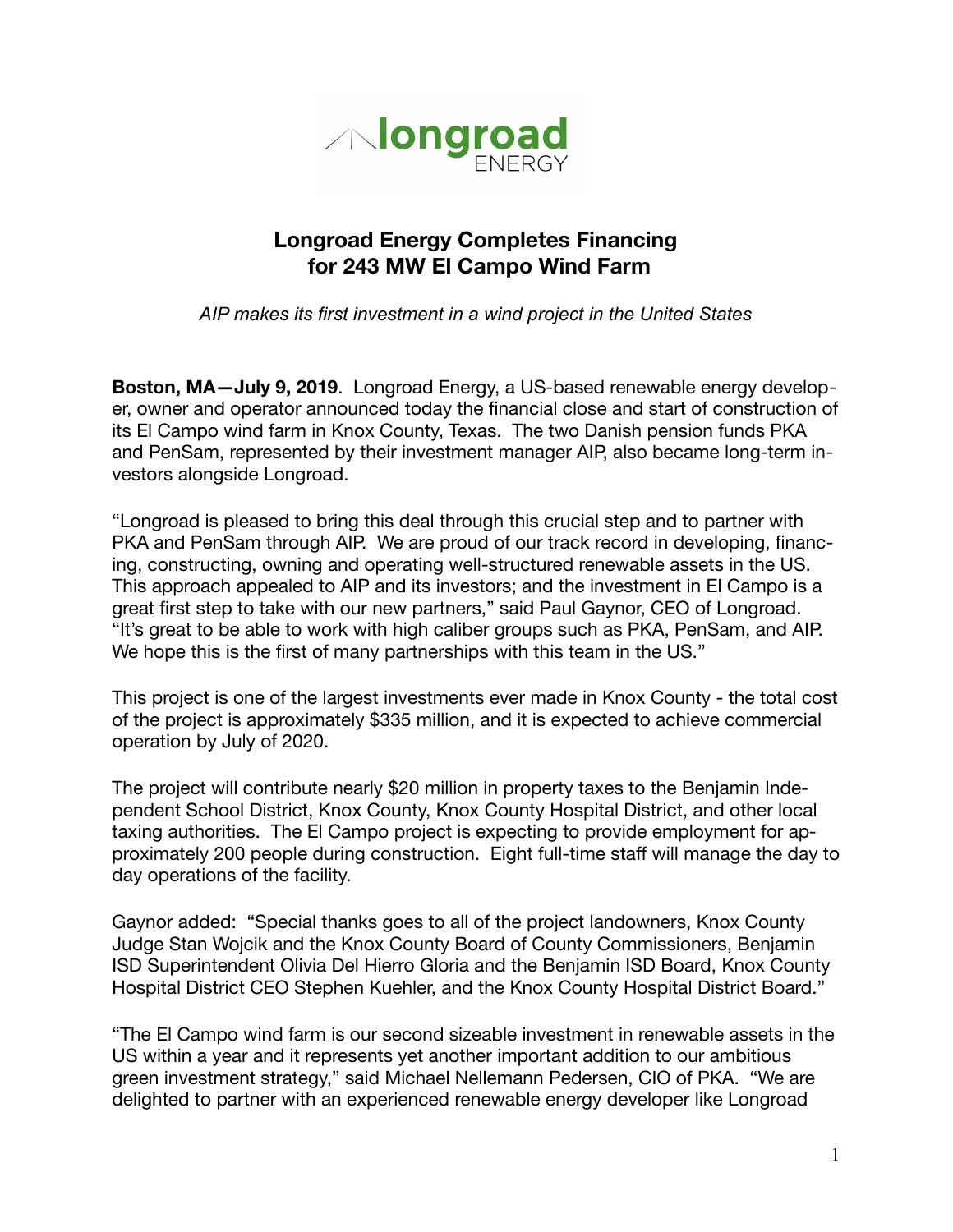Energy and we are optimistic about extending the partnership even further in the future."

"A project of this size fits our portfolio very well and provides future cash flows from a contract with offtakers committed to purchasing renewable energy," said Claus Jørgensen, CIO of PenSam. "We are proud to contribute to this investment and thankful for the support of our execution partners, AIP and Longroad Energy for securing affordable clean renewable energy."

The project has two corporate PPAs: DaVita Inc. has signed a Power Purchase Agreement (PPA) for 83 MW while Crown Holdings will take 111 MW in its PPA. Vestas American Wind Technology Inc. will supply 67 wind turbines ranging in size from 2.0 MW to 4.2 MW each, and the project will be built by Mortenson under an EPC agreement.

On the financing front, BHE Renewables is the sole tax equity investor. The lending group is led by KeyBank N.A. and includes HSBC Bank, CIBC, and Zions Bancorporation, N.A.

Finally, Longroad Energy's affiliate, Longroad Energy Services, will provide construction management, asset management, operations and maintenance, and remote monitoring services to the project over a 20-year term.

# **About Longroad Energy Holdings, LLC**

Founded in 2016, Longroad Energy Holdings, LLC is focused on renewable energy project development, operating assets, and services. Today, Longroad owns 684 MW of operational wind and solar projects across the United States. Its services affiliate, Longroad Energy Services, operates and manages 1.49 GW comprised of these projects in addition to 805 MW of wind and solar projects on behalf of third parties. Longroad is owned by the New Zealand Superannuation Fund, Infratil Limited, and Longroad's management team.

Web: www.[longroadenergy.com](http://www.longroadenergy.com) Twitter: @LongroadTweet LinkedIn: [linkedin.com/company/longroad-energy-partners](http://www.linkedin.com/company/longroad-energy-partners/)

#### **About PKA**

PKA is one of the largest pension service providers in Denmark. Their 320,000 members work primarily in the public sector. PKA invest approximately DKK 275 billion (\$43.3 billion) on behalf of their members. PKA has a special focus on investing in